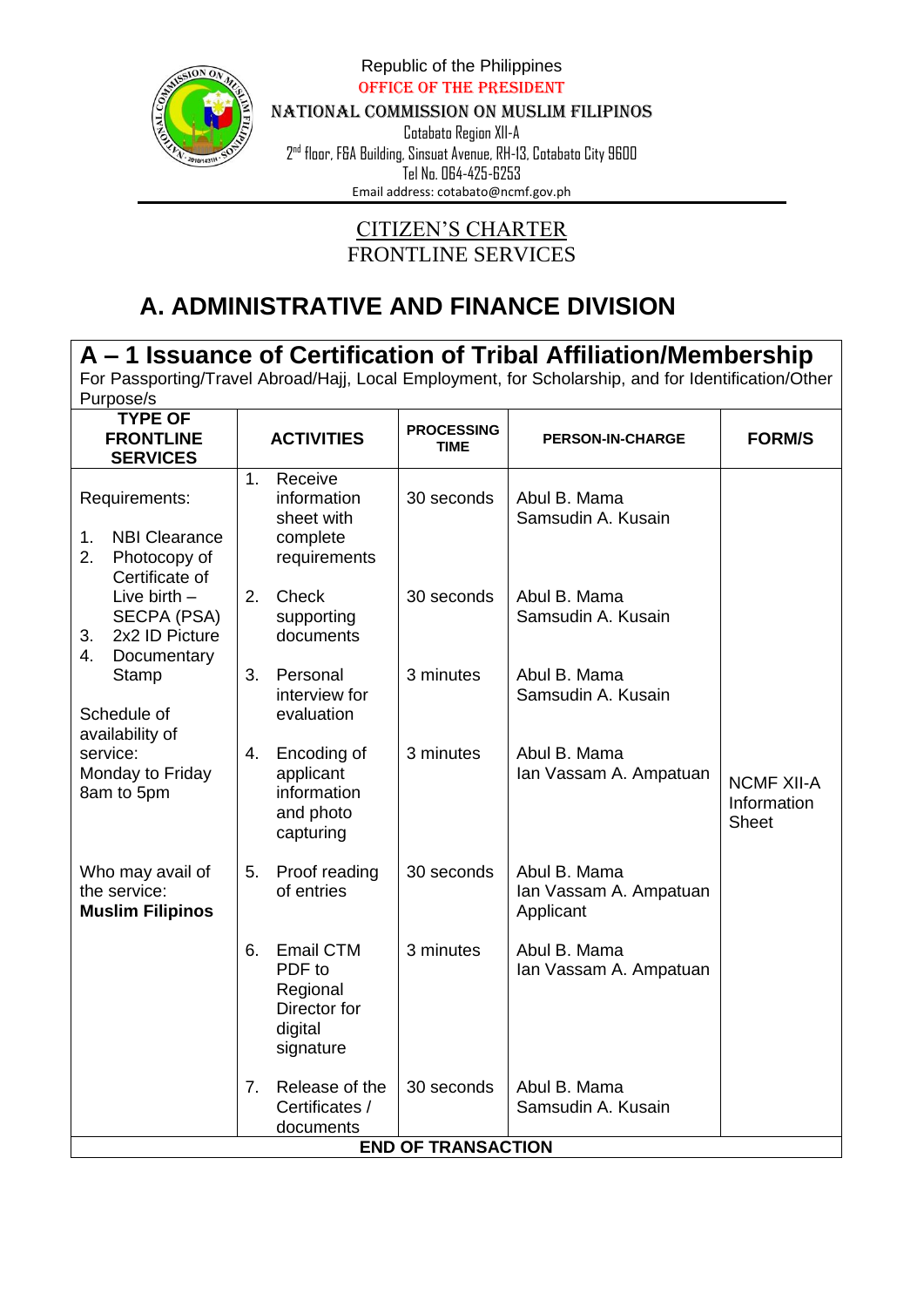| A – 2 Request for Certificate of Appearance<br>: Government Employees/Private Individual |                                                                       |                                  |                                   |               |  |  |
|------------------------------------------------------------------------------------------|-----------------------------------------------------------------------|----------------------------------|-----------------------------------|---------------|--|--|
| <b>STEP/S</b>                                                                            | <b>ACTIVITIES</b>                                                     | <b>PROCESSING</b><br><b>TIME</b> | <b>PERSON</b><br><b>IN-CHARGE</b> | <b>FORM/S</b> |  |  |
| Submit office ID or any<br>valid ID                                                      | Receive the ID<br>and encode                                          | 15 minutes                       |                                   |               |  |  |
|                                                                                          | Sign the<br>Certificate of<br>Appearance                              | 3 minutes                        | Bailyn S. Abdula                  |               |  |  |
|                                                                                          | Release<br>document to<br>concerned<br>employee/private<br>individual | 2 minutes                        |                                   |               |  |  |
|                                                                                          |                                                                       | <b>END OF TRANSACTION</b>        |                                   |               |  |  |

| A – 3 Medical and Dental Services Unit                |                                                 |                                  |                                      |                  |  |  |  |  |
|-------------------------------------------------------|-------------------------------------------------|----------------------------------|--------------------------------------|------------------|--|--|--|--|
| Who may avail of the service: NCMF Employees          |                                                 |                                  |                                      |                  |  |  |  |  |
| Service schedule:                                     | Monday to Friday (8:00 am to 5:00 pm)           |                                  |                                      |                  |  |  |  |  |
| <b>TYPE OF</b><br><b>FRONTLINE</b><br><b>SERVICES</b> | <b>ACTIVITIES</b>                               | <b>PROCESSING</b><br><b>TIME</b> | <b>PERSON</b><br><b>IN-CHARGE</b>    | <b>FORM/S</b>    |  |  |  |  |
| Requirements:                                         | Interview and<br>$1_{-}$                        | 10 minutes                       | Farida Zainal, RM                    |                  |  |  |  |  |
| 1 valid ID<br>$1_{-}$                                 | assessment of<br>illness                        |                                  | Meriam Ali, DMD                      |                  |  |  |  |  |
| $2_{-}$<br>Personal                                   |                                                 |                                  |                                      |                  |  |  |  |  |
| Appearance                                            | <b>Medical and Dental</b><br>2.<br>Consultation | 30 minutes                       | Farida Zainal, RM<br>Meriam Ali, DMD | Index<br>card of |  |  |  |  |
|                                                       | Pre-natal/Post-natal<br>3.<br>consultation      | 30 minutes                       | Farida Zainal, RM<br>Meriam Ali, DMD | patient          |  |  |  |  |
|                                                       | Referrals to<br>4<br>government facility        | As the need<br>arises            | Farida Zainal, RM<br>Meriam Ali, DMD |                  |  |  |  |  |
|                                                       | Recording in the<br>5.<br>Registry book         | 3 minutes                        | Tonina Pangato                       |                  |  |  |  |  |
|                                                       | <b>END OF TRANSACTION</b>                       |                                  |                                      |                  |  |  |  |  |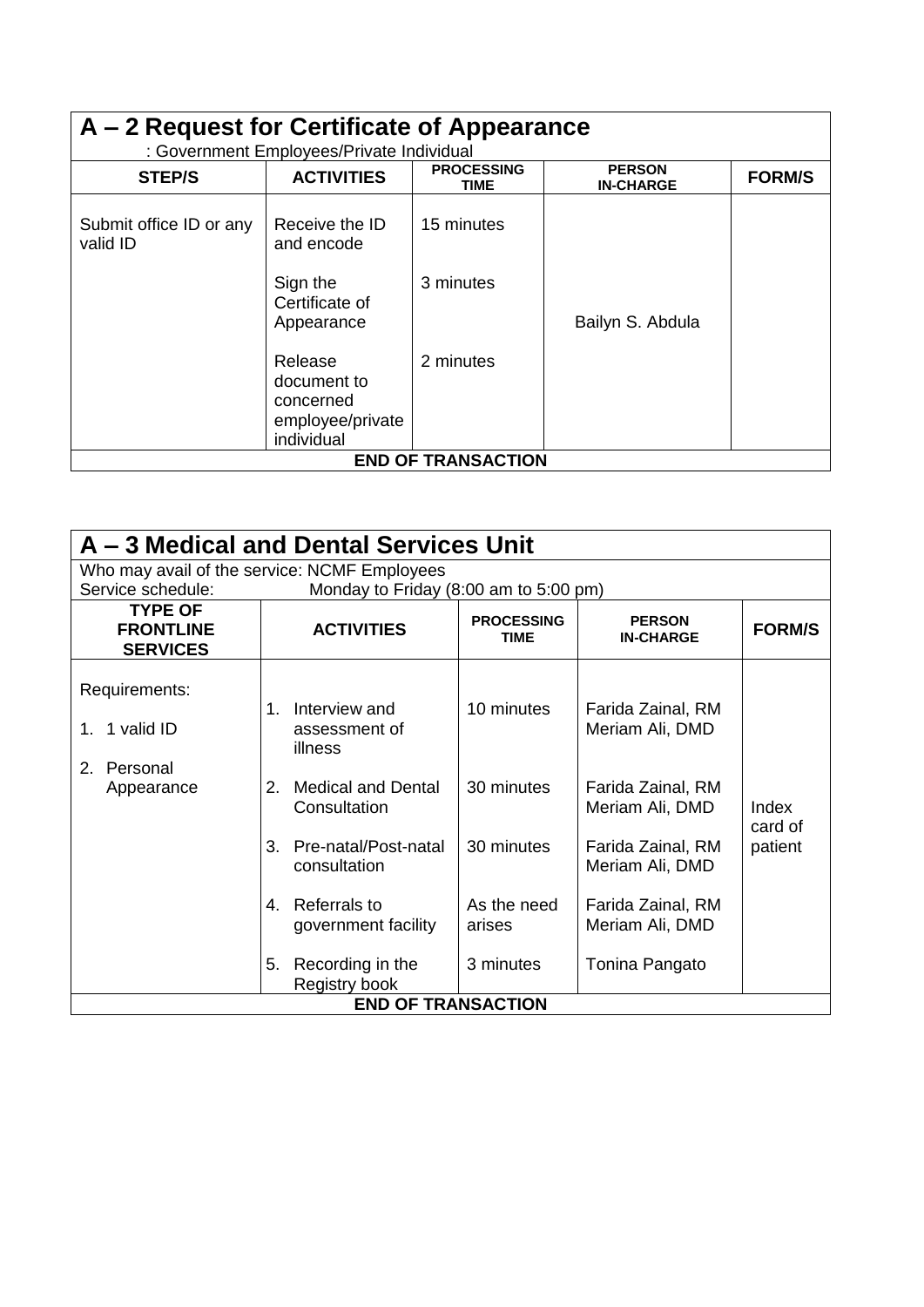# **B. CULTURAL AFFAIRS DIVISION**

| $B - 1$                                                                            | Application and Registration of Intending Hajj Program |                                                                                                 |                                          |                                      |                                            |  |  |  |
|------------------------------------------------------------------------------------|--------------------------------------------------------|-------------------------------------------------------------------------------------------------|------------------------------------------|--------------------------------------|--------------------------------------------|--|--|--|
| Who may avail of the service: Muslim Filipinos<br>Service schedule:                |                                                        | Monday to Friday (8:00 am to 5:00 pm)                                                           |                                          |                                      |                                            |  |  |  |
| <b>TYPE OF</b><br><b>FRONTLINE</b><br><b>SERVICES</b>                              |                                                        | <b>ACTIVITIES</b>                                                                               | <b>PROCESSING</b><br><b>TIME</b>         | <b>PERSON</b><br><b>IN-CHARGE</b>    | <b>FORM/S</b>                              |  |  |  |
| Requirements:<br><b>Valid Passport</b><br>1.<br>For those who do<br>2.             |                                                        | 1. Receive and evaluate<br>application form with<br>complete requirements                       | 5 minutes                                | Hajj operations<br>task force        | <b>BPE Form 1</b>                          |  |  |  |
| not have passport:<br><b>SECPA</b><br>Certificate of<br>Live Birth<br><b>SECPA</b> | 2.                                                     | Processing of<br>application form for<br>transmittal to DFA for<br>issuance of passport         | 10 minutes                               | Hajj operations<br>task force        | <b>DFA Passport</b><br>Application<br>Form |  |  |  |
| Certificate of<br>Marriage (For<br>married<br>applicant)                           | 3.                                                     | Preparation of Order of<br>Payment (for<br>accredited bank)                                     | 3 minutes                                | <b>Finance Officer</b>               | Order of<br>Payment<br>Form                |  |  |  |
| Certificate of<br>Tribal<br>Membership<br>2 Valid ID<br>Personal                   |                                                        | 4. Forward passport to<br><b>Bureau of Pilgrimage</b><br>and Endowment<br>(NCMF Central Office) | Upon receipt<br>of passports<br>from DFA | Norodin A.<br>Santo                  | <b>BOQ</b> Infor<br>Slip                   |  |  |  |
| appearance                                                                         | 5.                                                     | Vaccination of<br>intending pilgrims<br>(pneumococcal and flu<br>vaccine)                       | 3 minutes                                | Bureau of<br><b>Quarantine staff</b> | <b>BOQ Yellow</b><br>card                  |  |  |  |
|                                                                                    | 6.                                                     | Issuance of yellow card                                                                         | 5 minutes per<br>pilgrims                | Bureau of<br><b>Quarantine staff</b> |                                            |  |  |  |
|                                                                                    |                                                        | <b>END OF TRANSACTION</b>                                                                       |                                          |                                      |                                            |  |  |  |

| $B - 2$<br><b>Conduct of Shari'ah Training</b>                              |                                                                                                              |                                  |                                                                                                |               |  |  |
|-----------------------------------------------------------------------------|--------------------------------------------------------------------------------------------------------------|----------------------------------|------------------------------------------------------------------------------------------------|---------------|--|--|
|                                                                             | Who may avail of the service: Muslim Filipinos                                                               |                                  |                                                                                                |               |  |  |
| Service schedule:                                                           | Monday to Friday (8:00 am to 5:00 pm)                                                                        |                                  |                                                                                                |               |  |  |
| <b>TYPE OF</b><br><b>FRONTLINE</b><br><b>SERVICES</b>                       | <b>ACTIVITIES</b>                                                                                            | <b>PROCESSING</b><br><b>TIME</b> | <b>PERSON</b><br><b>IN-CHARGE</b>                                                              | <b>FORM/S</b> |  |  |
| Requirements:<br>Letter of intent<br>$1_{-}$<br>2. Transcript of<br>Records | Submission of letter of<br>intent with an attached<br>transcript of records<br>2. Evaluation of<br>documents | 5 minutes<br>5 minutes           | Rebecca M. Pahm<br>Norodin A. Santo<br>Rebecca M. Pahm<br>Norodin A. Santo<br>Norodin A. Santo |               |  |  |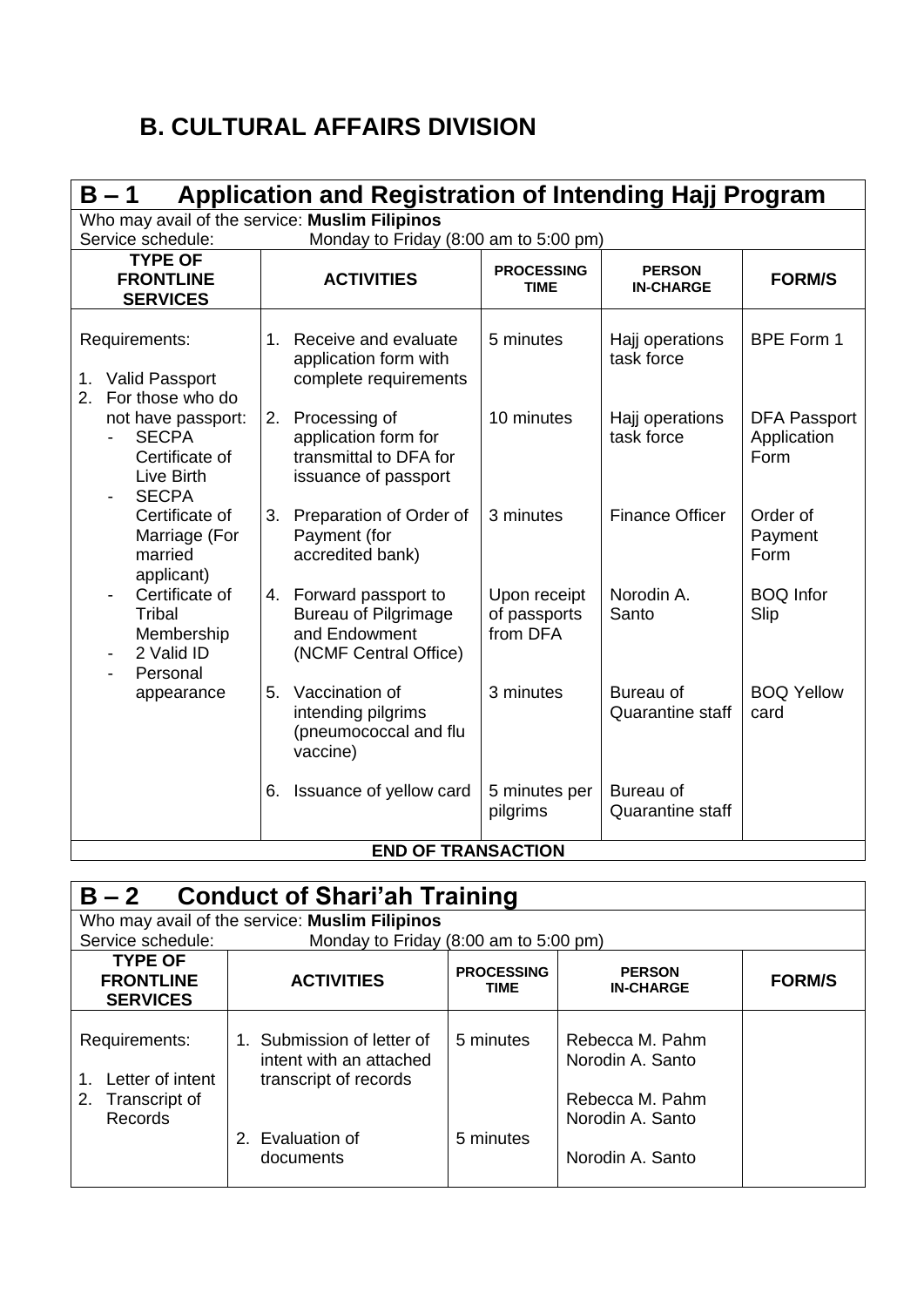|                           | 3. Submission of<br>documents to BMCA<br>for evaluation | As the need<br>arises | Secretariat (Shari'ah<br>Training) |  |  |
|---------------------------|---------------------------------------------------------|-----------------------|------------------------------------|--|--|
| 4.                        | Training proper                                         | 45 days               |                                    |  |  |
| <b>End Of Transaction</b> |                                                         |                       |                                    |  |  |

| <b>Conduct of Shari'ah Pre-Bar Review Classes</b><br>$B - 3$ |                                                |                                  |                                                                           |               |  |  |  |  |
|--------------------------------------------------------------|------------------------------------------------|----------------------------------|---------------------------------------------------------------------------|---------------|--|--|--|--|
|                                                              | Who may avail of the service: Muslim Filipinos |                                  |                                                                           |               |  |  |  |  |
| Service schedule:                                            | Monday to Friday (8:00 am to 5:00 pm)          |                                  |                                                                           |               |  |  |  |  |
| <b>TYPE OF</b><br><b>FRONTLINE</b><br><b>SERVICES</b>        | <b>ACTIVITIES</b>                              | <b>PROCESSING</b><br><b>TIME</b> | <b>PERSON</b><br><b>IN-CHARGE</b>                                         | <b>FORM/S</b> |  |  |  |  |
| Requirements:<br>Certificate of<br>$1_{-}$<br>Training       | Registration<br>1.<br>Conduct of review<br>2.  | 5 minutes<br>14 days             | Rebecca M. Pahm<br>Norodin A. Santo<br>Secretariat (Shari'ah<br>Training) |               |  |  |  |  |
|                                                              | class                                          |                                  |                                                                           |               |  |  |  |  |
|                                                              |                                                | <b>End Of Transaction</b>        |                                                                           |               |  |  |  |  |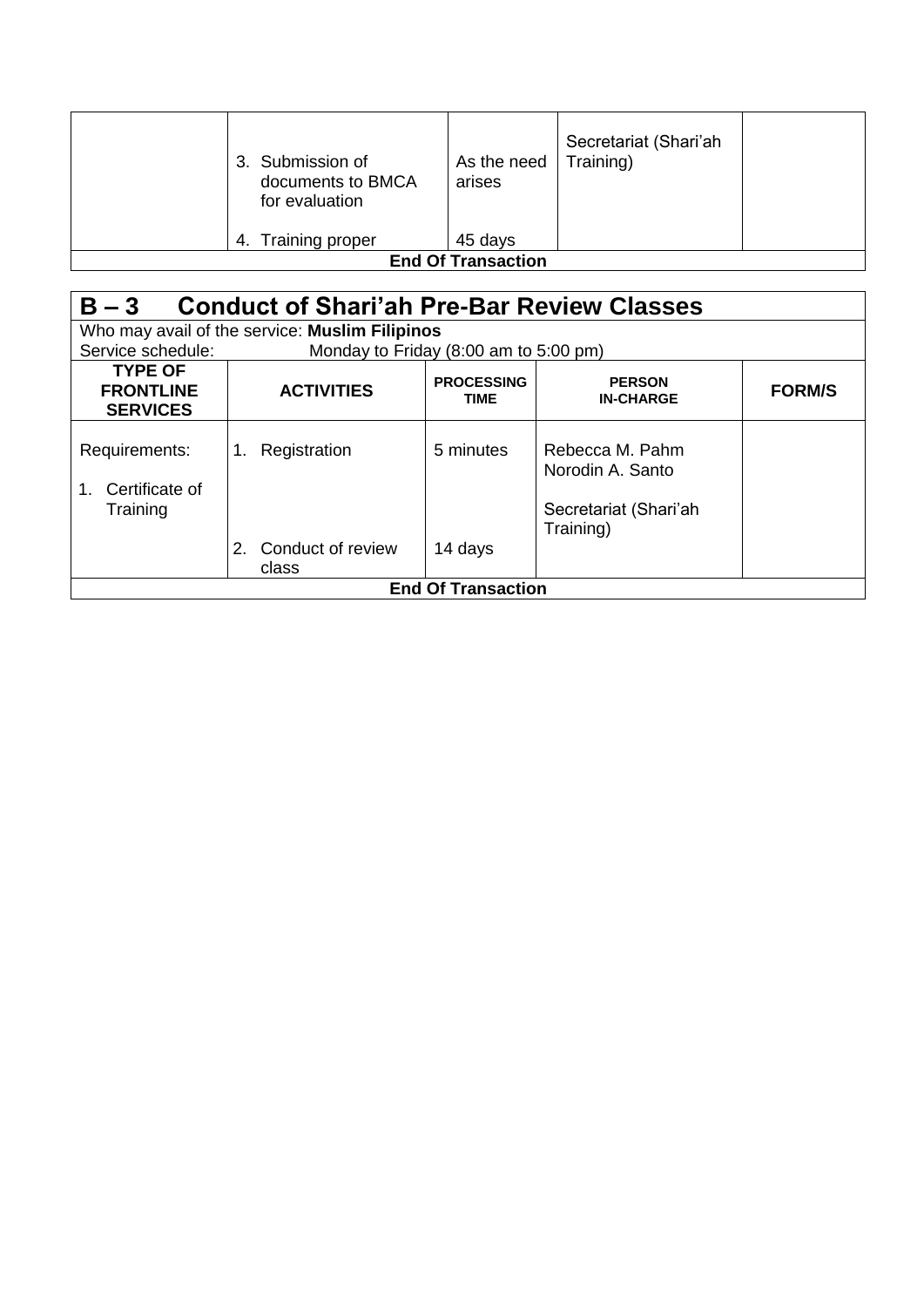# **C. LEGAL AFFAIRS DIVISION**

| $C - 1$                                                                                             | Legal advices (preparation of legal document) |                                                |                                   |                                   |               |  |
|-----------------------------------------------------------------------------------------------------|-----------------------------------------------|------------------------------------------------|-----------------------------------|-----------------------------------|---------------|--|
|                                                                                                     |                                               | Who may avail of the service: Muslim Filipinos |                                   |                                   |               |  |
| Service schedule:                                                                                   |                                               | Monday to Friday (8:00 am to 5:00 pm)          |                                   |                                   |               |  |
| <b>TYPE OF</b><br><b>FRONTLINE</b><br><b>SERVICES</b>                                               |                                               | <b>ACTIVITIES</b>                              | <b>PROCESSI</b><br><b>NG TIME</b> | <b>PERSON</b><br><b>IN-CHARGE</b> | <b>FORM/S</b> |  |
| Requirements:                                                                                       |                                               |                                                |                                   |                                   |               |  |
| 1. 1 valid ID                                                                                       |                                               | Interview                                      | 3 minutes                         | Datu Daudie D. Andong             | Request form  |  |
| Personal<br>2.<br>appearance                                                                        | 2.                                            | Encoding of<br>document                        | 5 minutes                         | Samirah Haron<br>Norodin Latip    |               |  |
| 3 minutes<br>Mokamad A Karon<br>Subscription and<br>Norodin U. Latip<br>3.<br>administering of oath |                                               |                                                |                                   |                                   |               |  |
|                                                                                                     |                                               |                                                | <b>END OF TRANSACTION</b>         |                                   |               |  |

| $C - 2$                                                                                                                                                              | Legal advices (technical assistance such as Pleadings |                                       |                                     |  |  |  |  |
|----------------------------------------------------------------------------------------------------------------------------------------------------------------------|-------------------------------------------------------|---------------------------------------|-------------------------------------|--|--|--|--|
| and etc.)                                                                                                                                                            |                                                       |                                       |                                     |  |  |  |  |
|                                                                                                                                                                      | Who may avail of the service: Muslim Filipinos        |                                       |                                     |  |  |  |  |
| Service schedule:                                                                                                                                                    |                                                       | Monday to Friday (8:00 am to 5:00 pm) |                                     |  |  |  |  |
| <b>TYPE OF</b><br><b>PROCESSING</b><br><b>PERSON</b><br><b>ACTIVITIES</b><br><b>FRONTLINE</b><br><b>FORM/S</b><br><b>TIME</b><br><b>IN-CHARGE</b><br><b>SERVICES</b> |                                                       |                                       |                                     |  |  |  |  |
| Requirements:                                                                                                                                                        |                                                       |                                       |                                     |  |  |  |  |
| 1 valid ID<br>1.                                                                                                                                                     | Interview and<br>1.<br>assessment of<br>problem       | 30 minutes                            | Mokamad A Karon<br>Norodin U. Latip |  |  |  |  |
| 2. Personal                                                                                                                                                          |                                                       |                                       | Mokamad A Karon                     |  |  |  |  |
| appearance                                                                                                                                                           | Provide<br>2.<br>appropriate legal<br>advice          | 20 minutes                            | Norodin U. Latip                    |  |  |  |  |
|                                                                                                                                                                      | 3.<br>Prepare necessary<br>legal document             | 1 hour                                | Mokamad A Karon<br>Norodin U. Latip |  |  |  |  |
|                                                                                                                                                                      |                                                       | <b>END OF TRANSACTION</b>             |                                     |  |  |  |  |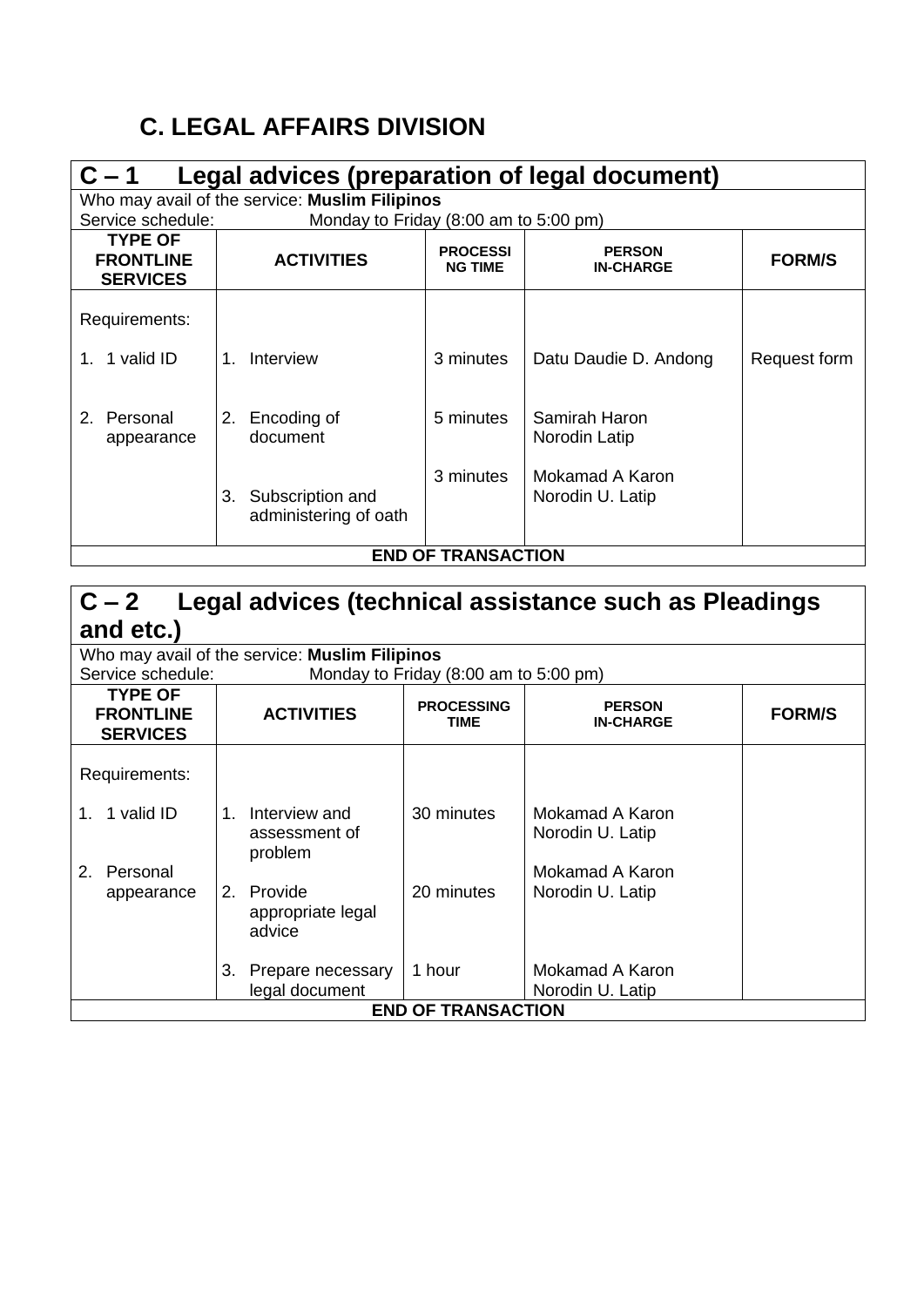#### **D. TECHNICAL DIVISION**

#### **D - 1 TECHNICAL ADVICES ON HOW TO SEEK/CLAIM GOVERNMENTAL ASSISTANCE** • **Requirements :** Written/Verbal Letter Request • **Schedule of availability of service:** Mondays to Fridays – 8:00 am to 5:00 pm Except for holidays (No Noon Break) • **Who may avail of the service : Muslim Filipinos** • **How to avail of the service Step Applicant/Client Service Provider Duration of Activity (Under Normal Circumstances) Person-In-Charge Forms** 1 Submission of letter request / personal appearance SED Division / MS Division / PBCR Division staff received letter request 1 minute | SEDD/MSD/PBCRD Staff | None  $\overline{2}$ Explain nature of request Review / Assess Review Assess 15 minutes SEDD/MSD/PBCRD Staff None 3 Wait Preparation of recommendation / endorsement for RD's comment / approval of needed action 30 minutes Aslamiah A. Ampatuan Nashrodin E. Calib Radzak A. Sam None 4 Wait Final review and assessment of recommended action made, if found in order, sign / approve the recommendation 15 minutes | Regional Director | None 5 Receive file copy of the documents Recording and forward action taken to concerned agencies ASAP | SEDD/MSD/PBCRD Staff | None